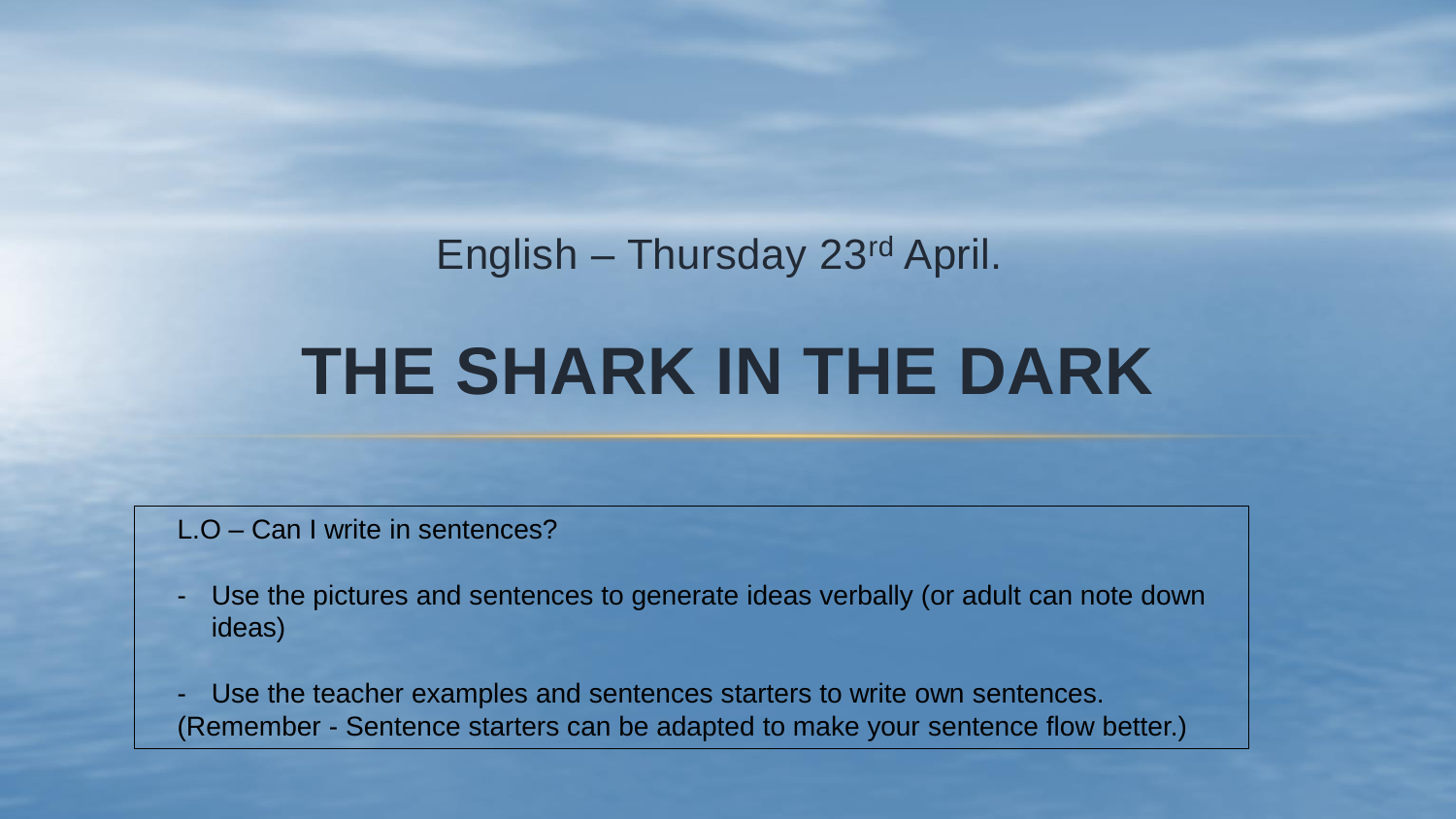

What do you notice about the noun and the verb in these sentences? The flounders were floundering. The turtles were terrified.



They start with the same letter / sound.

Can you think of some different sea creature nouns and verbs which start with the same letter/sound

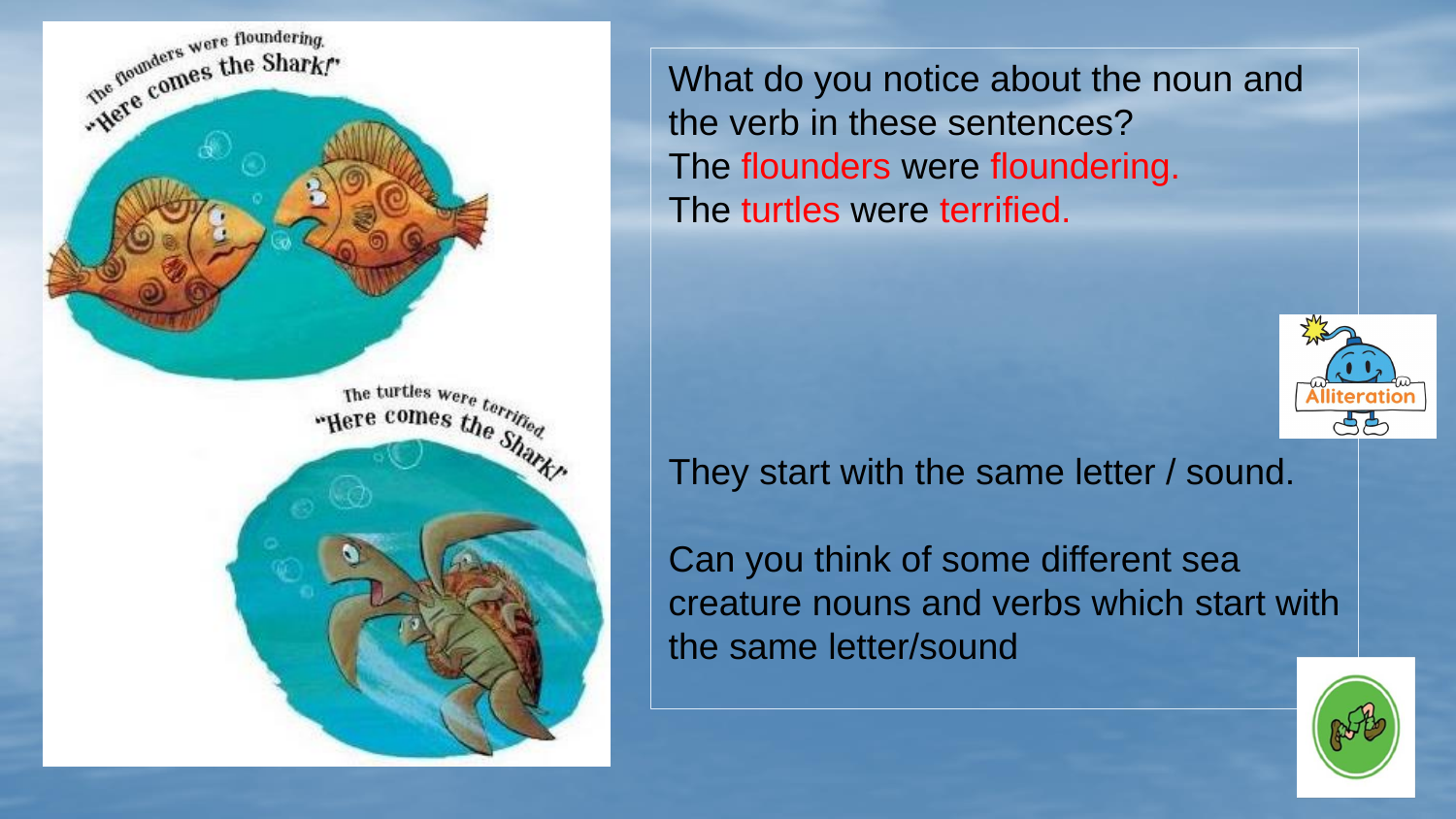### **Can you think of some different sea creature nouns and verbs which start with the same letter/sound.**

- dolphin -darting / dashing
- clown fish cowering
- seahorses -shivering / shaking
- rainbow fish -rushing





Teacher sentence.

The seahorses were shaking.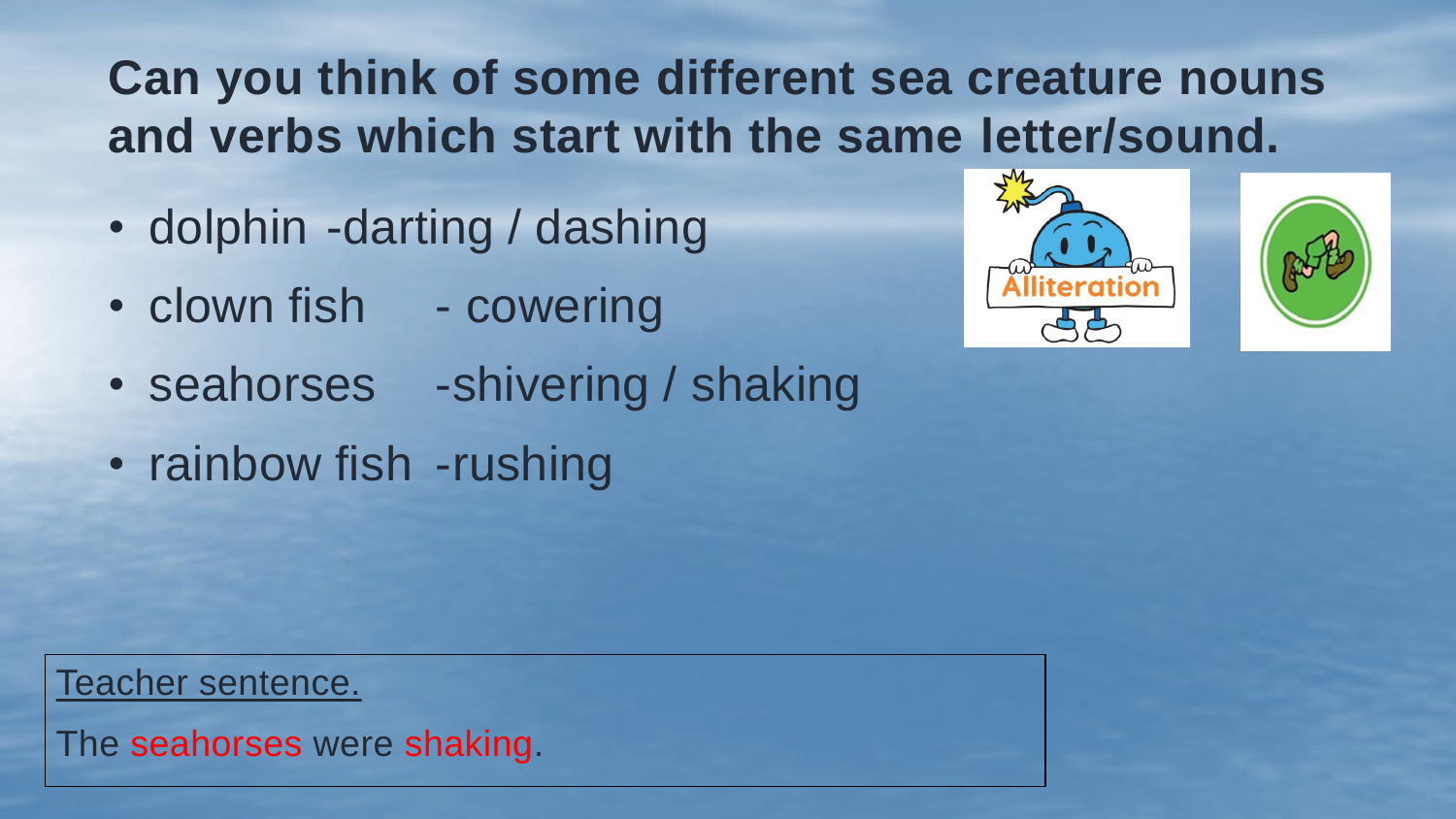## **Sentence 1 – Finish the sentence with a noun and verb starting with the same sound.**









# Challenge – Write a second sentence.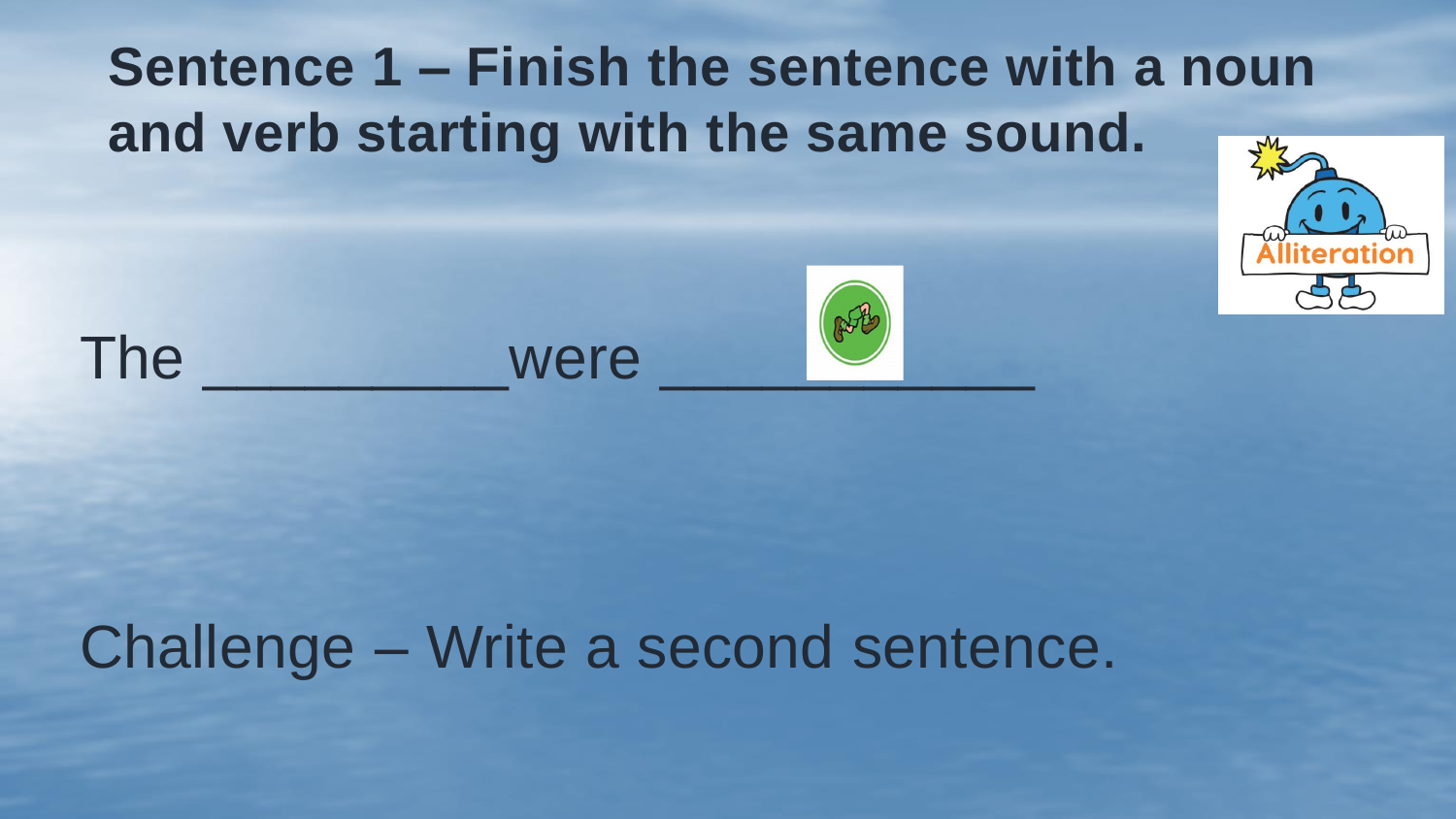### "Oh help!" said the fish.

# said is not a very good verb in this sentence. Can you think of some better, more powerful verbs?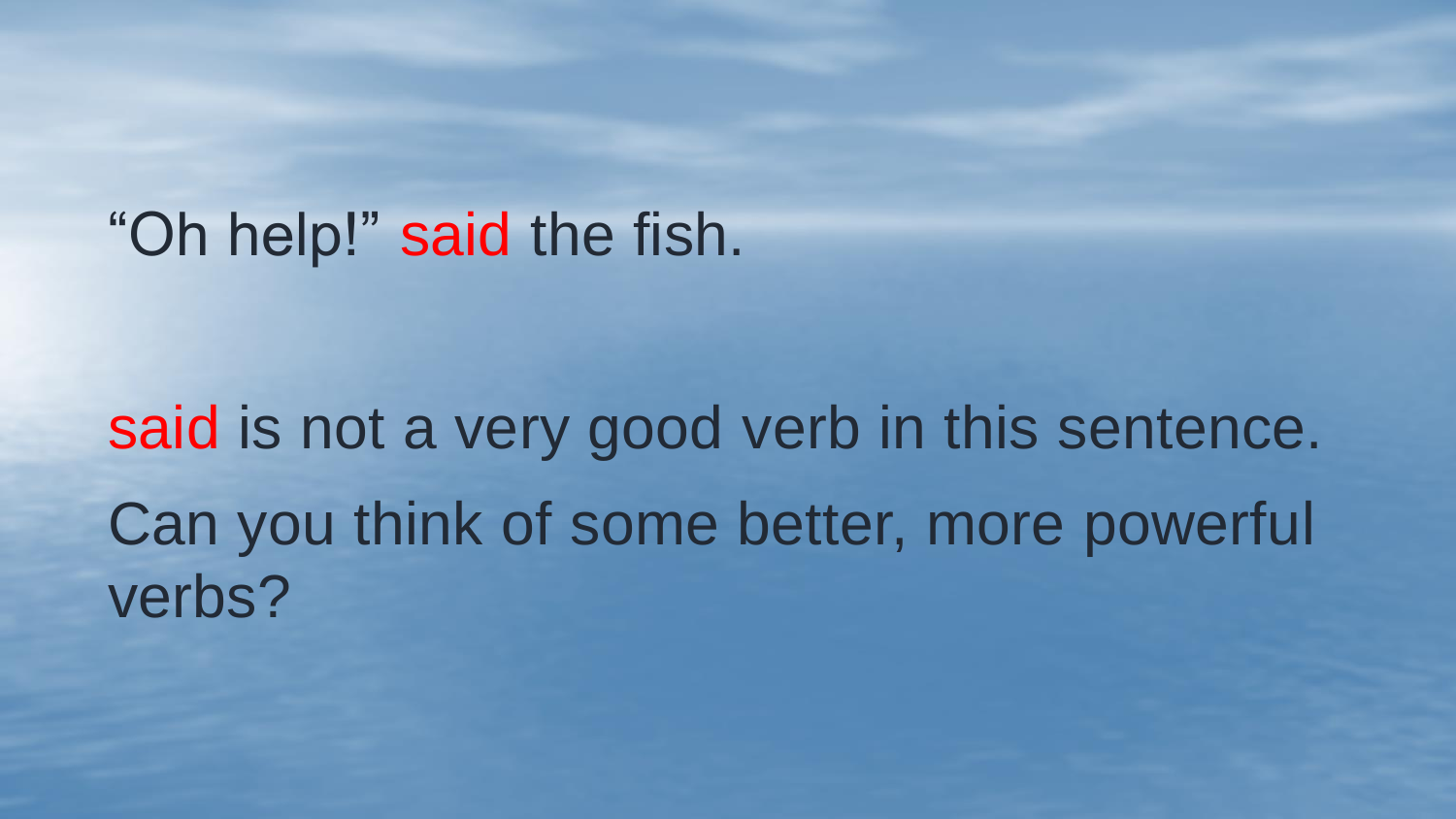#### Can you think of some better, more powerful verbs?

### shouted moaned screamed

### cried yelled gasped wailed

### whimpered whined

Teacher sentence.

"Oh help!" shouted the seahorses.